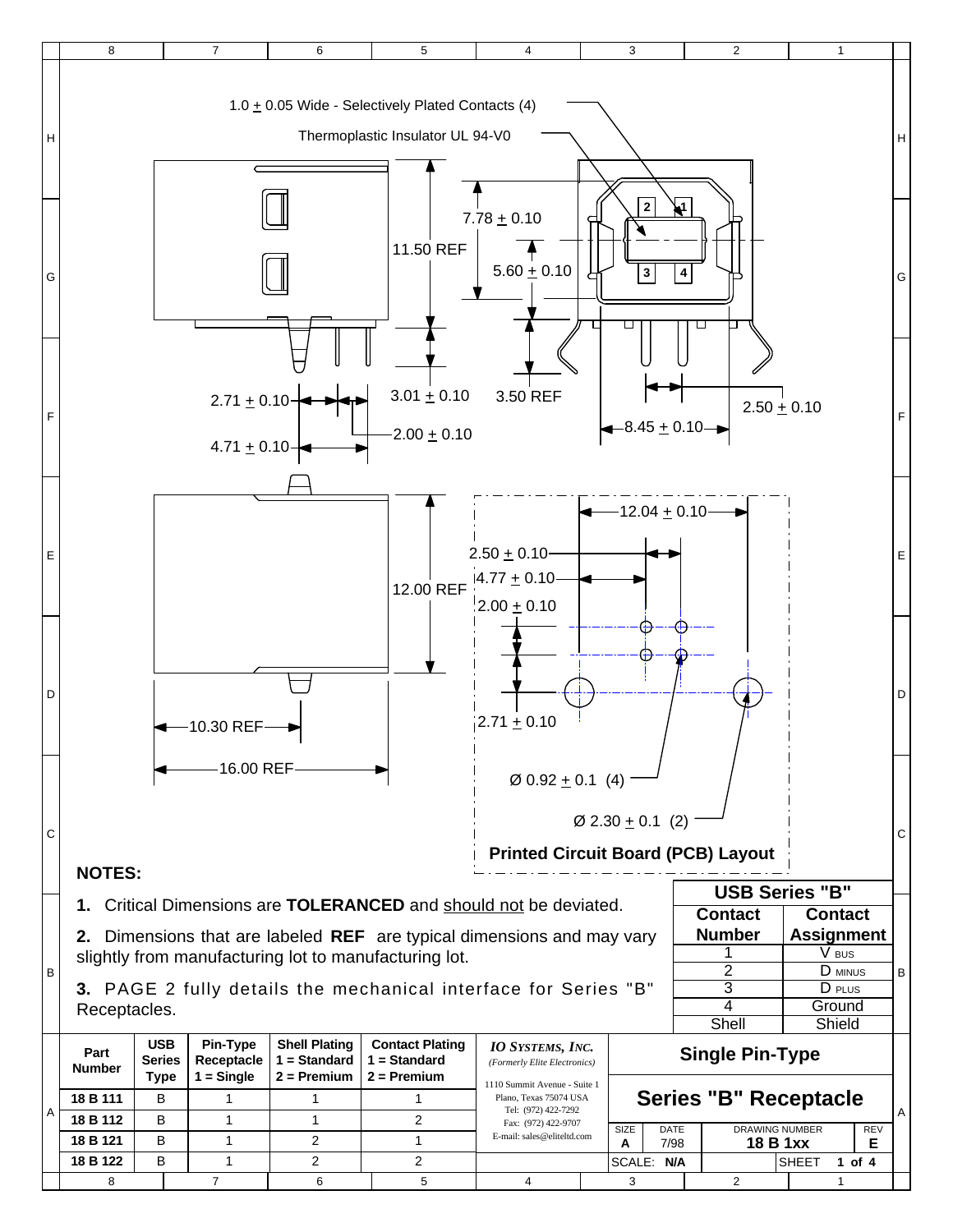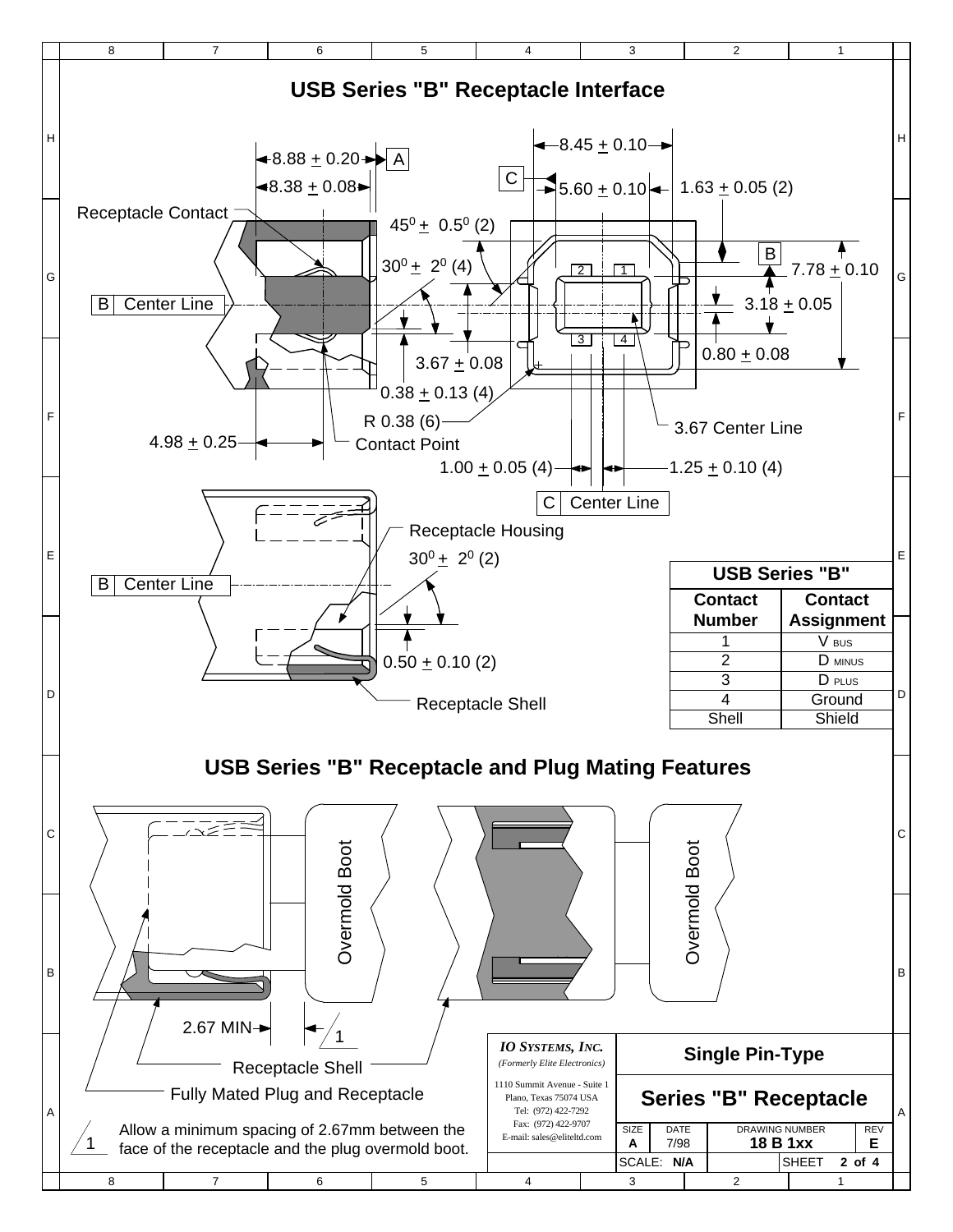|   | 8                                                                                                                                                                                                                                                                                                                                                                                                                                                                                                                                                                                         | $\overline{7}$                                                                                            | 6                                                                                                                                | 5 | 4                                                                                                                                                                                             | 3                                       | $\overline{2}$                                                                                                                                                                                                                                          | $\mathbf{1}$                       |   |  |  |
|---|-------------------------------------------------------------------------------------------------------------------------------------------------------------------------------------------------------------------------------------------------------------------------------------------------------------------------------------------------------------------------------------------------------------------------------------------------------------------------------------------------------------------------------------------------------------------------------------------|-----------------------------------------------------------------------------------------------------------|----------------------------------------------------------------------------------------------------------------------------------|---|-----------------------------------------------------------------------------------------------------------------------------------------------------------------------------------------------|-----------------------------------------|---------------------------------------------------------------------------------------------------------------------------------------------------------------------------------------------------------------------------------------------------------|------------------------------------|---|--|--|
| Η | 1.0<br>Receptacle Injection Molded Thermoplastic Insulator Material. Minimum UL 94-V0 rated, thirty percent<br>(30%) glass-filled polybutylene terephthalate (PBT), polyethylene terephthalate (PET) or better.<br><b>Typical Colors:</b><br>1.1<br>1.1.1<br>White. When ordering 'Black' colored insulators add "-001" to the part number.<br>Black. When ordering 'Gray' colored insulators add "-002" to the part number.<br>1.1.2<br>1.1.3<br>Gray. When ordering 'Natural' colored insulators add "-003" to the part number.<br>Flammability Characteristics. UL 94-V0 rated.<br>1.2 |                                                                                                           |                                                                                                                                  |   |                                                                                                                                                                                               |                                         |                                                                                                                                                                                                                                                         |                                    |   |  |  |
| G | 2.0<br>2.1<br>2.2                                                                                                                                                                                                                                                                                                                                                                                                                                                                                                                                                                         | 1.2.1<br>cetera.<br>1.2.2<br><b>Receptacle Shell Materials.</b><br>strength materials.<br><b>Plating:</b> | Oxygen Index (LOI). Greater than 21%. ASTM D 2863.                                                                               |   |                                                                                                                                                                                               |                                         | Flame Retardant Package must meet or exceed the requirements for UL, CSA, VDE, et<br><b>Substrate Material.</b> $0.30 \pm 0.05$ mm phosphor bronze, nickel silver or other copper based high                                                            |                                    | G |  |  |
| F | 2.2.1<br>Underplate. Optional. Minimum 1.00 micrometers (40 microinches) Nickel. In addition,<br>manufacturer may use a copper underplate beneath the nickel.<br>2.2.2<br>Outside. Minimum 2.5 micrometers (100 microinches) Bright Tin or Bright Tin-Lead.<br>3.0<br><b>Receptacle Contact Materials:</b><br><b>Substrate Material.</b> $0.30 \pm 0.05$ mm minimum half-hard phosphor bronze or other the high strength<br>3.1<br>copper based material.<br>3.2 Plating. Contacts are to be selectively plated.<br>Standard.                                                             |                                                                                                           |                                                                                                                                  |   |                                                                                                                                                                                               |                                         |                                                                                                                                                                                                                                                         |                                    |   |  |  |
| E |                                                                                                                                                                                                                                                                                                                                                                                                                                                                                                                                                                                           | 3.2.1<br>Α.<br>В.<br>C.<br>3.2.2<br>А.                                                                    | material is optional.<br>Mating Area. Minimum 0.75 micrometers (30 microinches) Gold.<br>underplate.<br>Premium - Option I.      |   |                                                                                                                                                                                               |                                         | Underplate. Minimum 1.25 micrometers (50 microinches) Nickel. Copper over base<br>Solder Tails. Minimum 3.8 micrometers (150 microinches) Bright Tin-Lead over the<br>Underplate. Minimum 1.25 micrometers (50 microinches) Nickel. Copper over base    |                                    | Е |  |  |
| D |                                                                                                                                                                                                                                                                                                                                                                                                                                                                                                                                                                                           | В.<br>C.<br>3.2.3<br>А.                                                                                   | material is optional.<br>micrometers (28 microinches) Palladium.<br>underplate.<br>Premium - Option II.<br>material is optional. |   |                                                                                                                                                                                               |                                         | Mating Area. Minimum 0.05 micrometers (2 microinches) Gold over a minimum of 0.70<br>Solder Tails. Minimum 3.8 micrometers (150 microinches) Bright Tin-Lead over the<br>Underplate. Minimum 1.25 micrometers (50 microinches) Nickel. Copper over base |                                    | D |  |  |
| C | Mating Area. Minimum 0.05 micrometers (2 microinches) Gold over a minimum of<br>В.<br>0.75 micrometers (30 microinches) Palladium-Nickel.<br>C.<br>Solder Tails. Minimum 3.8 micrometers (150 microinches) Bright Tin-Lead over the<br>underplate.                                                                                                                                                                                                                                                                                                                                        |                                                                                                           |                                                                                                                                  |   |                                                                                                                                                                                               |                                         |                                                                                                                                                                                                                                                         |                                    |   |  |  |
| B |                                                                                                                                                                                                                                                                                                                                                                                                                                                                                                                                                                                           |                                                                                                           |                                                                                                                                  |   |                                                                                                                                                                                               |                                         |                                                                                                                                                                                                                                                         |                                    | B |  |  |
| A |                                                                                                                                                                                                                                                                                                                                                                                                                                                                                                                                                                                           |                                                                                                           |                                                                                                                                  |   | <b>IO</b> SYSTEMS, INC.<br>(Formerly Elite Electronics)<br>1110 Summit Avenue - Suite 1<br>Plano, Texas 75074 USA<br>Tel: (972) 422-7292<br>Fax: (972) 422-9707<br>E-mail: sales@eliteltd.com | SIZE<br>DATE<br>7/98<br>Α<br>SCALE: N/A | <b>Single Pin-Type</b><br>Series "B" Receptacle<br>DRAWING NUMBER<br>18 B 1xx                                                                                                                                                                           | REV<br>Е<br><b>SHEET</b><br>3 of 4 |   |  |  |
|   | 8                                                                                                                                                                                                                                                                                                                                                                                                                                                                                                                                                                                         | 7                                                                                                         | 6                                                                                                                                | 5 | 4                                                                                                                                                                                             | 3                                       | 2                                                                                                                                                                                                                                                       |                                    |   |  |  |
|   |                                                                                                                                                                                                                                                                                                                                                                                                                                                                                                                                                                                           |                                                                                                           |                                                                                                                                  |   |                                                                                                                                                                                               |                                         |                                                                                                                                                                                                                                                         |                                    |   |  |  |